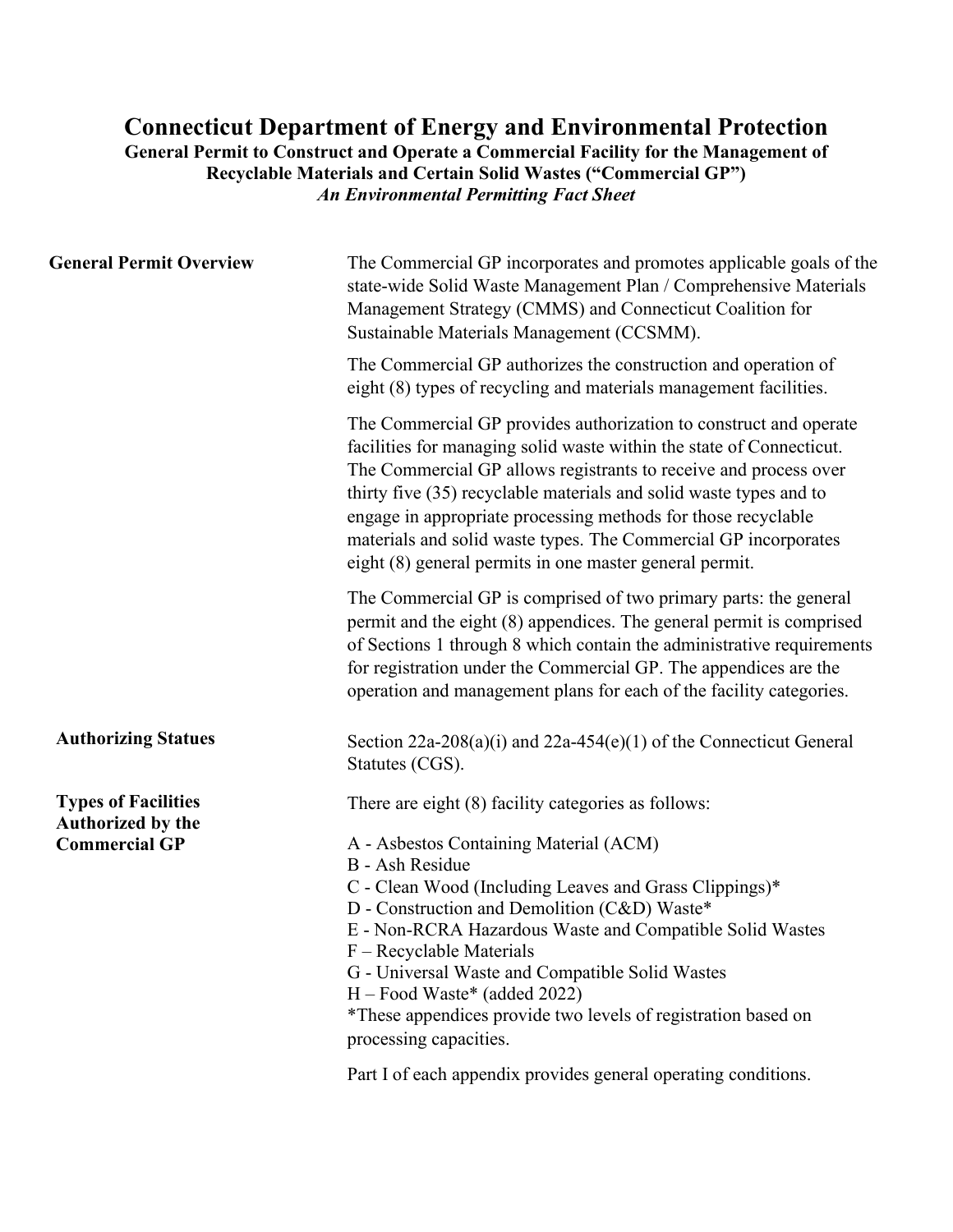Of the eight (8) appendices applicants may select up to five (5) facility categories under which they wish to operate.

For both the ACM and Ash Residue facility categories the only authorized processing is consolidation and transfer of containers of waste. All other facility categories, namely Clean Wood, C&D Waste, Non-RCRA and Compatible Solid Wastes, Recyclables, Universal Waste and Compatible Solid Wastes, and Food Waste, authorize limited processing, consolidation and transfer of materials.

**Read the general permit and the appendices carefully to be sure you can operate in compliance with the conditions and requirements contained in those documents.** The Commercial GP and the applicable appendices provide operational conditions which include capacity limitations, methods of processing and types of solid wastes authorized for receipt. All registrants must comply with the conditions set forth in the general permit and the appendices under which they have registered. If you fail to comply with the conditions in the general permit and the appendices under which you registered, you are in violation of the Commercial GP and potentially subject to legal action, including assessment of penalties of up to \$25,000 per day.

Note: Persons who meet the definition of a notifier but do not notify the Commissioner of their regulated activities or report as required by the Commercial GP and the applicable appendices may be subject to injunction and penalties.

*Who must register?* A registration shall be filed by any person proposing to conduct the following, within the state of Connecticut:

- 1. Manage recyclables and/or other solid waste, generated by others, and is seeking, under the authority of the Commercial GP, to construct and/or operate a solid waste facility; or
- 2. Provide consumer service(s) and thereby generate recyclables and/or other solid wastes, in the course of providing such services, and transport such recyclables and/or other solid waste to a site which is not the site at which the waste was generated.

Such registration shall include a registration form which meets the requirements of Section 4 of the general permit and the applicable fee.

*How is an Approval of Registration obtained for a Facility?* If a person intends to construct and/or operate a commercial facility for

## **Requirements for all Authorized Facilities**

**Registration**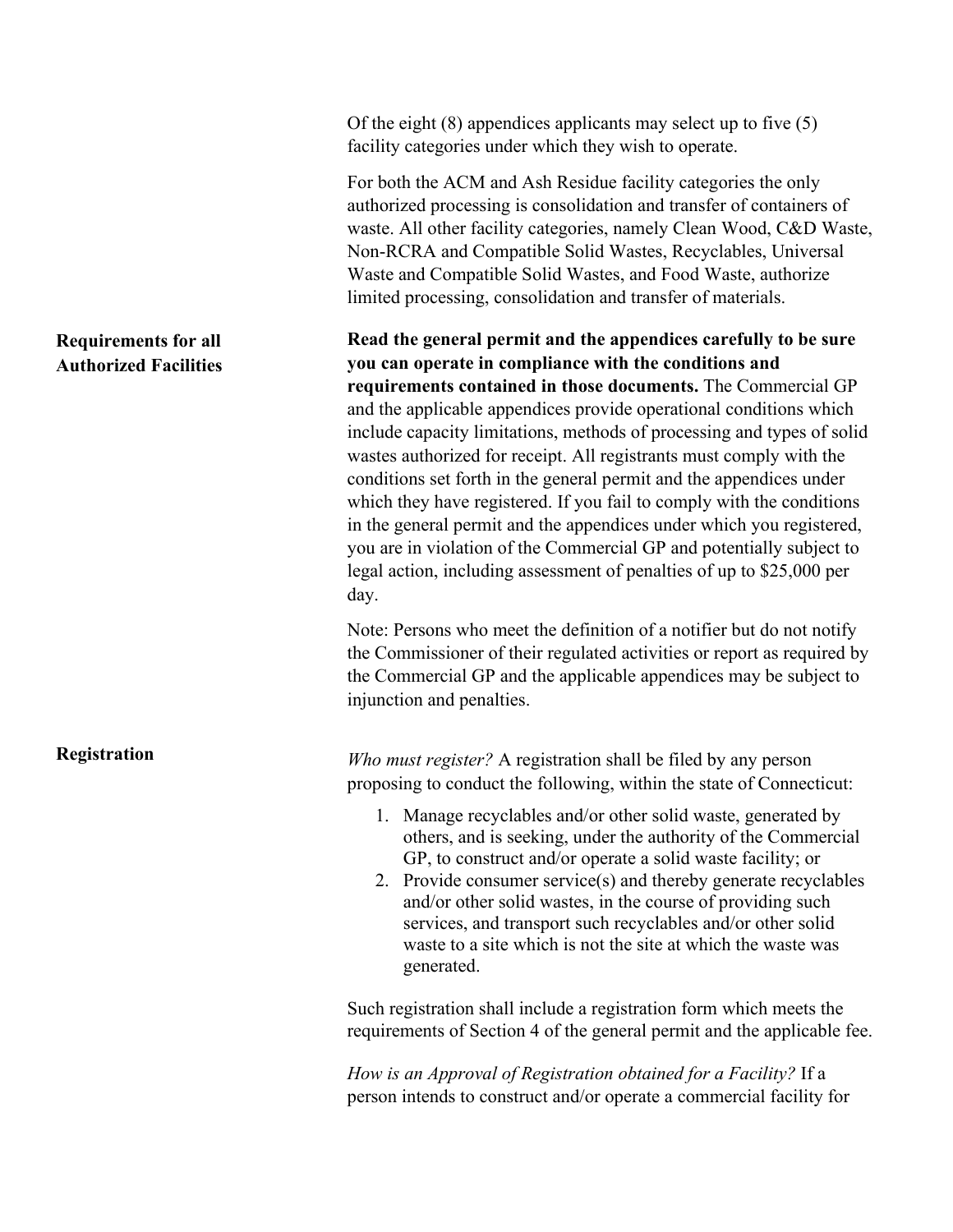recyclable materials and certain solid wastes, within the state of Connecticut, at or below the capacities provided in the Commercial GP and its appendices, that person must submit to DEEP:

- 1. For Tier II Clean wood and or C&D waste facility categories, a registration with appropriate fee; or
- 2. For all other facility categories, including Tier III Clean wood or C&D waste, a registration for approval with appropriate fee. DEEP will acknowledge receipt of a registration for Tier II facilities or issue an approval of registration for all other facility categories. Registrants seeking approvals of registration shall not commence operations until the approval of registration has been issued.

*How many facilities may register on one form?* Each registration submitted shall identify one (1) facility (location or property) at which up to five (5) facility categories may be selected.

## *When should a Registration be submitted?*

A registration shall be submitted to DEEP for the following:

- 1. To construct and/or to operate a commercial facility for recyclable materials and certain solid wastes;
- 2. To renew a registration under the Commercial GP. Such renewal shall be submitted within ninety (90) days before the expiration date of the Commercial GP and any approval of registration in order to continue to operate the facility under the authority of the Commercial GP; and
- 3. To modify the operations or in the types or quantities of recyclable materials or waste types accepted at the facility. *Note*: If the registrant wishes to change the facility operations such that the operations are no longer authorized under the Commercial GP, the registrant cannot establish those changes prior to applying for and receiving an individual facility permit. The registrant shall contact DEEP to set up a pre-application meeting to discuss the proposed changes.

The same form shall be used for a new registration, a modification to or a renewal of an existing registration.

*A "Notifier"* is defined in the Commercial GP as "…a person who generates recyclables and/or other solid waste in the course of conducting business and who subsequently transports such recyclables and other solid waste to a site which is not the site at which the waste was generated and who is: 1) A retailer delivering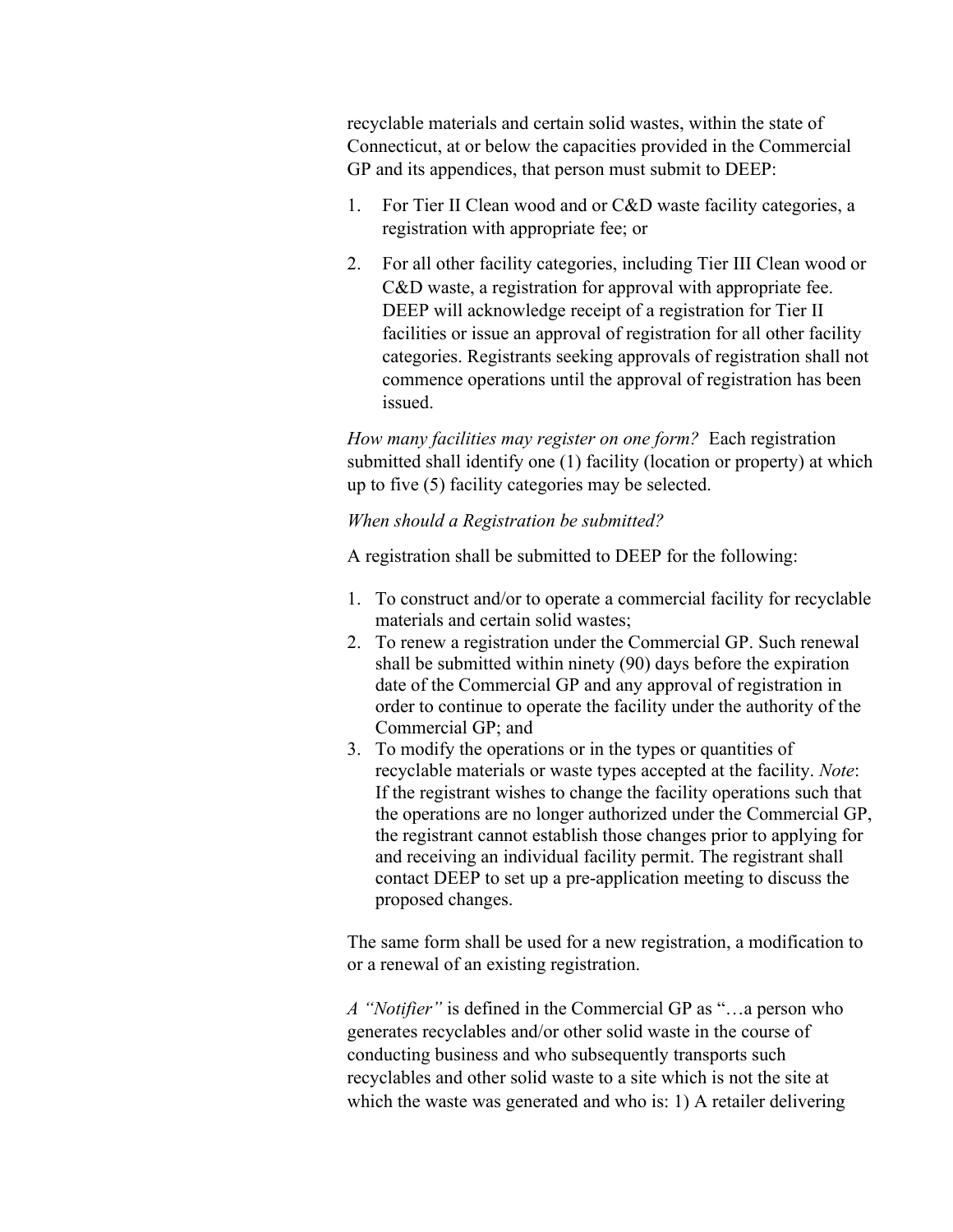|                 | goods to customers' locations; 2) In the business of providing or<br>maintaining utilities to customers; 3) An industry with more than one<br>site owned and operated by the same corporate entity or which is<br>under the same corporate ownership; or 4) An institution."                                                                                                                                                                                                                                                                                                                                                                                                                                                                                                                                                                                                                                             |           |  |  |
|-----------------|--------------------------------------------------------------------------------------------------------------------------------------------------------------------------------------------------------------------------------------------------------------------------------------------------------------------------------------------------------------------------------------------------------------------------------------------------------------------------------------------------------------------------------------------------------------------------------------------------------------------------------------------------------------------------------------------------------------------------------------------------------------------------------------------------------------------------------------------------------------------------------------------------------------------------|-----------|--|--|
|                 | Any person who operates at Tier I capacities under Appendix C for<br>Clean wood, Appendix D for C&D waste and/or who meets the<br>definition of a notifier pursuant to Section 2 of the Commercial GP,<br>including:<br>1. A retailer delivering goods to customers' locations;<br>2. A business that provides or maintains utilities for customers;<br>3. An industry with more than one location where recyclables<br>and/or other solid wastes are generated and which is owned and<br>operated by the same corporate entity or that is under the<br>same corporate ownership; or<br>4. An institution;<br>shall notify DEEP of their activities and submit annual reports<br>providing amounts of recyclables and other solid wastes sent to<br>markets or solid waste facilities authorized to receive such wastes.<br>The notification is a component of the annual report form prescribed<br>by the commissioner. |           |  |  |
|                 | Notifiers and Tier I operators are not required to submit a<br>registration form as their notification.                                                                                                                                                                                                                                                                                                                                                                                                                                                                                                                                                                                                                                                                                                                                                                                                                  |           |  |  |
| <b>Transfer</b> | An approval of registration under the Commercial GP is transferrable<br>in accordance with all applicable laws including the provisions of<br>section 22a-6o of the CGS.                                                                                                                                                                                                                                                                                                                                                                                                                                                                                                                                                                                                                                                                                                                                                 |           |  |  |
| <b>Fees</b>     | How much does it cost to register a facility? The following provides<br>the cost associated with a registrations for each facility category                                                                                                                                                                                                                                                                                                                                                                                                                                                                                                                                                                                                                                                                                                                                                                              |           |  |  |
|                 | Asbestos Containing Materials: \$1250.00                                                                                                                                                                                                                                                                                                                                                                                                                                                                                                                                                                                                                                                                                                                                                                                                                                                                                 |           |  |  |
|                 | Ash Residue:                                                                                                                                                                                                                                                                                                                                                                                                                                                                                                                                                                                                                                                                                                                                                                                                                                                                                                             | \$1250.00 |  |  |
|                 | Clean Wood: Tier II                                                                                                                                                                                                                                                                                                                                                                                                                                                                                                                                                                                                                                                                                                                                                                                                                                                                                                      | \$250.00  |  |  |
|                 | Tier III                                                                                                                                                                                                                                                                                                                                                                                                                                                                                                                                                                                                                                                                                                                                                                                                                                                                                                                 | \$500.00  |  |  |
|                 | <b>Construction and Demolition Waste:</b>                                                                                                                                                                                                                                                                                                                                                                                                                                                                                                                                                                                                                                                                                                                                                                                                                                                                                |           |  |  |
|                 | Tier II                                                                                                                                                                                                                                                                                                                                                                                                                                                                                                                                                                                                                                                                                                                                                                                                                                                                                                                  | \$500.00  |  |  |
|                 | Tier III                                                                                                                                                                                                                                                                                                                                                                                                                                                                                                                                                                                                                                                                                                                                                                                                                                                                                                                 | \$1250.00 |  |  |
|                 | Non-RCRA Hazardous Waste:                                                                                                                                                                                                                                                                                                                                                                                                                                                                                                                                                                                                                                                                                                                                                                                                                                                                                                | \$1250.00 |  |  |
|                 | Recyclables:                                                                                                                                                                                                                                                                                                                                                                                                                                                                                                                                                                                                                                                                                                                                                                                                                                                                                                             | \$500.00  |  |  |
|                 | Universal Wastes:                                                                                                                                                                                                                                                                                                                                                                                                                                                                                                                                                                                                                                                                                                                                                                                                                                                                                                        | \$1250.00 |  |  |